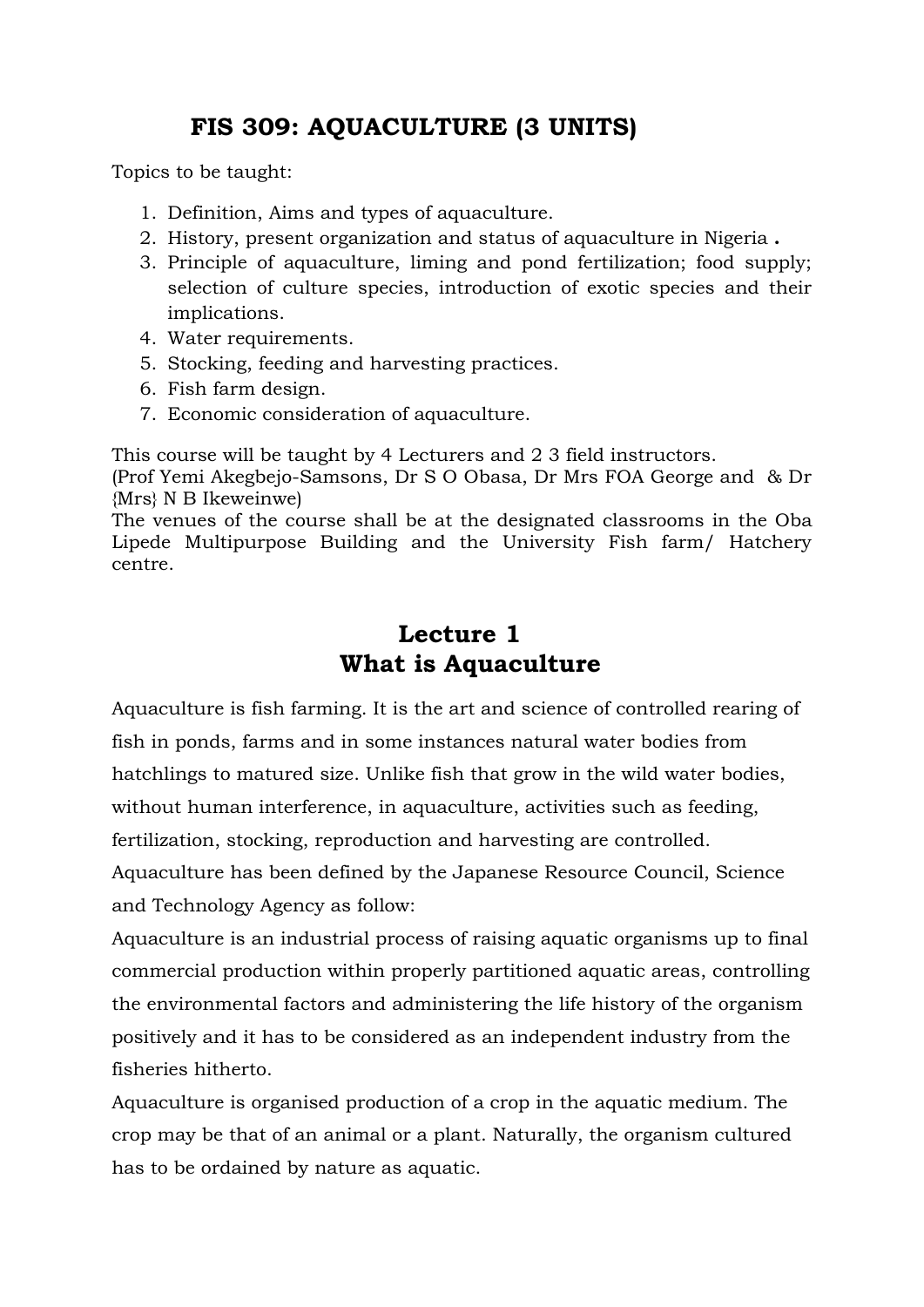Examples are:

- Finfish: Tilapia, carp, trout, milkfish, bait minnow, yellow tail, mullet, cat fish.
- Shellfish: Shrimps, prawns, oysters, mussels, pearl oyster for cultured pearls (eg. Japanese pearl oyster, *Pinctada fucata*).
- Plants: Water chestnut (*Trapa natans*). Red alga of Japan, "Norie" (*Porphyra*). Red alga of Philippines & U.S.A. (*Eucheuma*) Brown alga of Japan, "Wakame" (*Undaria*).

### **Aims of Aquaculture**

- i. Production of protein rich, nutritive, palatable and easily digestible human food benefiting the whole society through plentiful food supplies at low or reasonable cost.
- ii. Providing new species and strengthening stocks of existing fish in natural and man-made water-bodies through artificial recruitment and transplantation.
- iii. Production of sportfish and support to recreational fishing.
- iv. Production of bait-fish for commercial and sport fishery.
- v. Production of ornamental fish for aesthetic appeal.
- vi. Recycling of organic waste of human and livestock origin.
- vii. Land and aquatic resource utilization: this constitutes the macroeconomic point of view benefiting the whole society. It involves (a) maximum resource allocation to aquaculture and its optimal utilization; (b) increasing standard of living by maximising profitability; and (c) creation of production surplus for export (earning foreign exchange especially important to most developing countries).
- viii. Providing means of sustenance and earning livelihood and monetary profit through commercial and industrial aquaculture. This constitutes the micro-economic point of view benefiting the producer. In the case of small-scale producer, the objective is to maximise income by greatest possible difference between income and production cost and, in the case of large scale producer, by maximising return on investment.
	- ix. Production of industrial fish.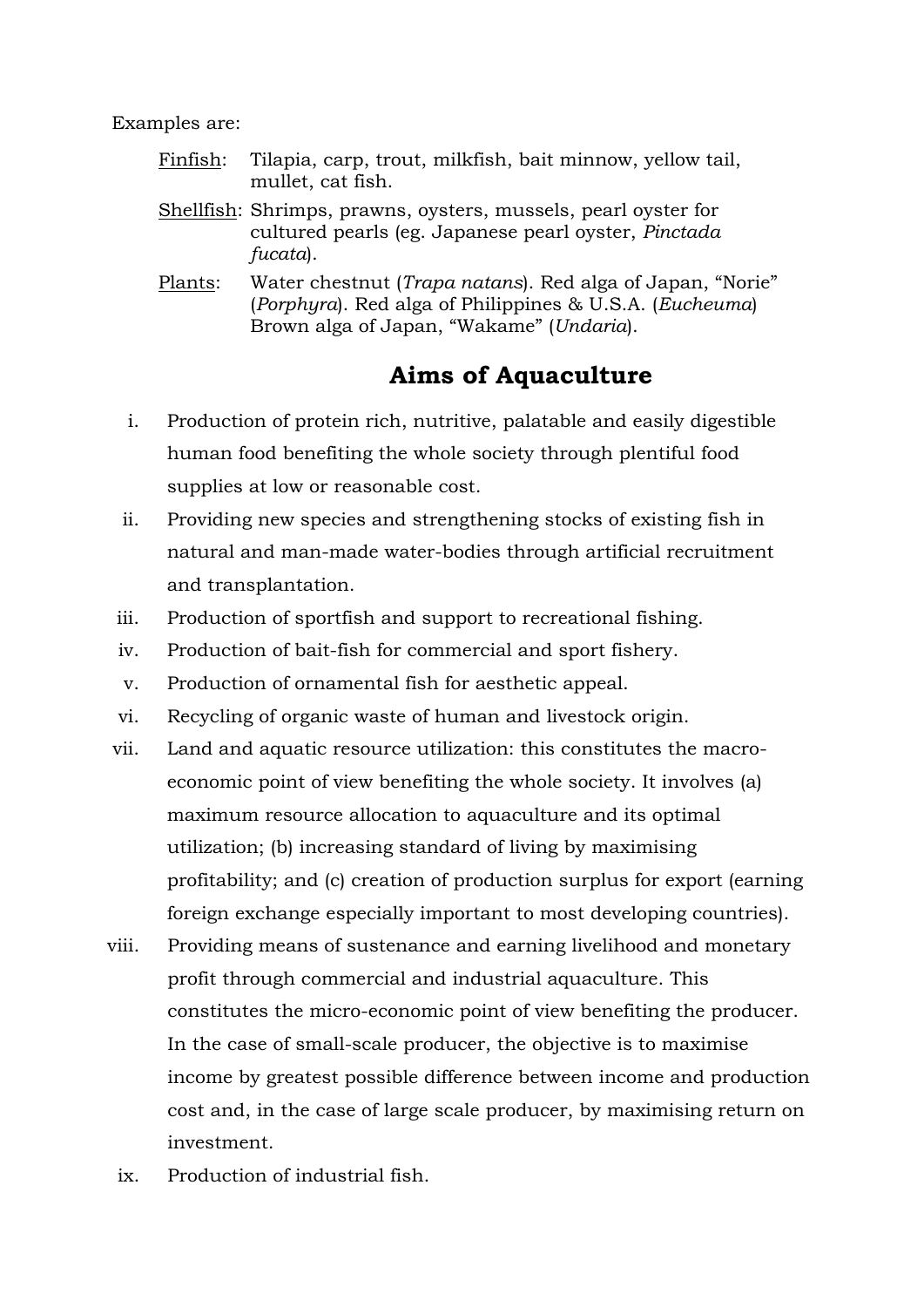# **Types of Aquaculture**

The different kinds of aquaculture are:

- i. Static water ponds.
- ii. Running water culture.
- iii. Culture in recirculating systems: in reconditioned water and in closed systems.
- iv. Culture in rice fields.
- v. Aquaculture in raceways, cages pens and enclosures
- vi. Finfish-culture cum livestock rearing.
- vii. Hanging, "on-bottom" and stick methods of oyster culture.

Based on the number of species that are cultured in a system aquaculture may be classified into: (a) Monoculture and

(b) Polyculture.

#### **(a) Static freshwater ponds**

Ordinary fresh water fish culture ponds are still-water ponds. They vary a great deal in waterspread area and depth. Some are seasonal and some perennial. The ponds may be rainfed (also called sky ponds) and/or may have inlet and outlet systems. The water supply may be from a stream or a canal or from an underground source such as wells, tubewells etc.

### **(b) Running water culture**

In Japan, at places where there is abundant supply of water, common carp is cultured in running water ponds. The most intensive common carp is cultured in running water ponds. A very high common carp production rate of 980 t/ha has been achieved at the Tanka Running water fish farm in Japan where there is plentiful supply of running water of high dissolved oxygen content and optimum range of temperature for feeding. Running water culture of common carp is done in a small way in Europe, Indonesia and Thailand.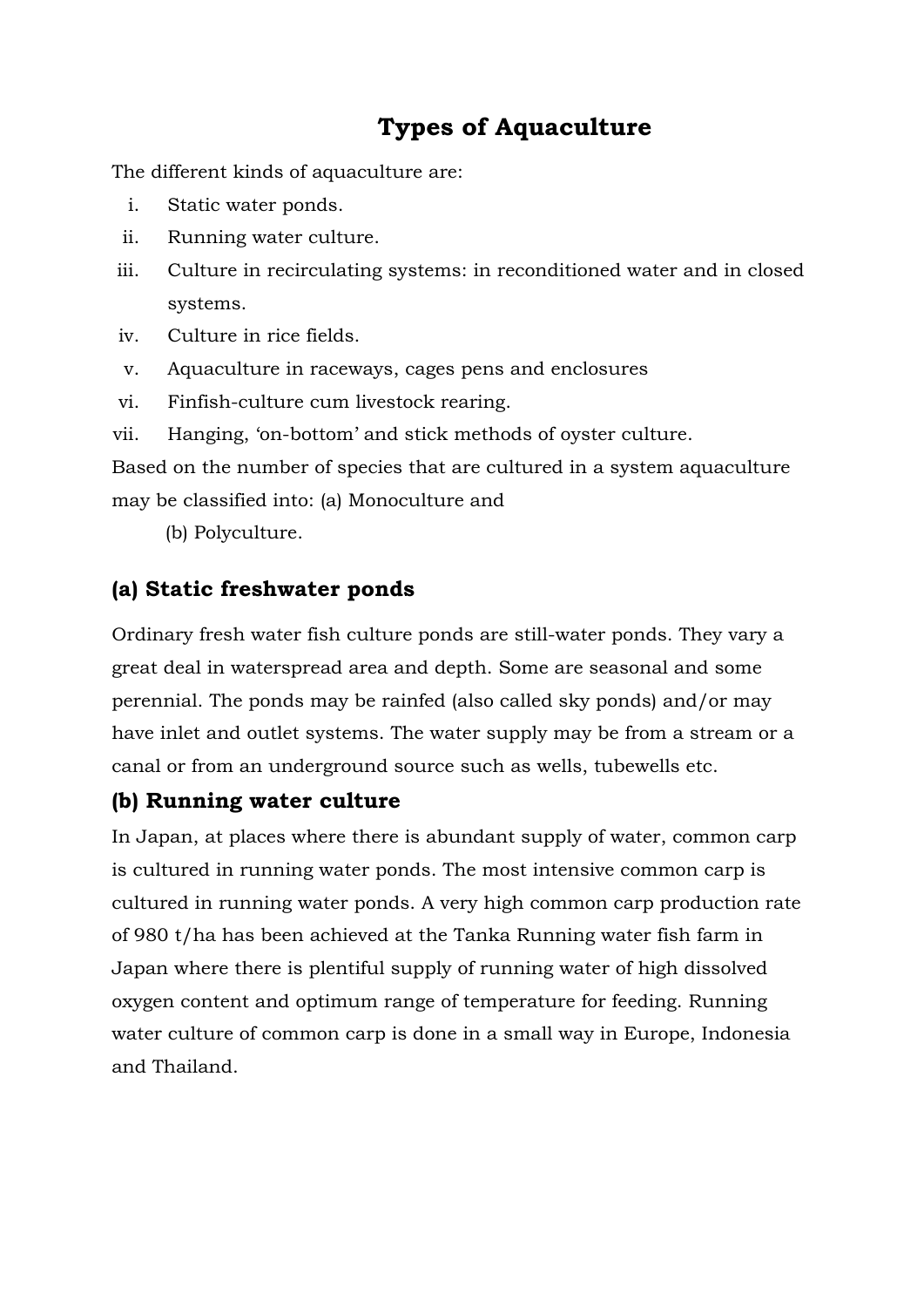#### **(c) Culture in recirculatory systems**

This system is comparable to running water culture system except that in the latter, water goes waste whereas here the same water is reused. In this system, water is filtered continuously and recirculated, often after aeration, to the fish pond. The filtering element is a biological filter comprising  $3 - 4$ cm diameter pebbles, or honey-comb synthetic strips, designed to arrest faecal matter and to denitrify catabolic wastes through bacterial action.

#### **(d) Culture in Rice Fields**

Culturing fish and growing rice together in the same paddy fields is an old practice in Asia and the Far East. Interest in producing rice and fish together had declined in recent years because of use of fish-toxic pesticides required to protect high yielding varieties (HYV) of rice introduced as part of green revolution in Asia.

#### **(e) Aquaculture in Raceways: Cages, Pens and Enclosures**

Marine aquaculture farms may be located at six possible sites viz. either on the shore with pumped sea-water supply; in the intertidal zone; in the sublittoral zone, or offshore with surface floating, mid-water floating or seabed cages. The first three are enclosures and the last three cages.

#### **(f) Finfish Culture-cum-Livestock Rearing**

Commercial scale fish-cum-duck culture is practiced in Central European countries such as Czeckslovakia, East Germany, Hungary and Poland, as well as in Taiwan Province of China. This is a synergic system of mutual benefit to each organism cultured: duck droppings manuring the pond, duck foraging consuming a variety of unwanted biota for fishculture such as tadpoles, frogs, mosquito and dragonfly larvae, molluscs, aquatic weeds etc.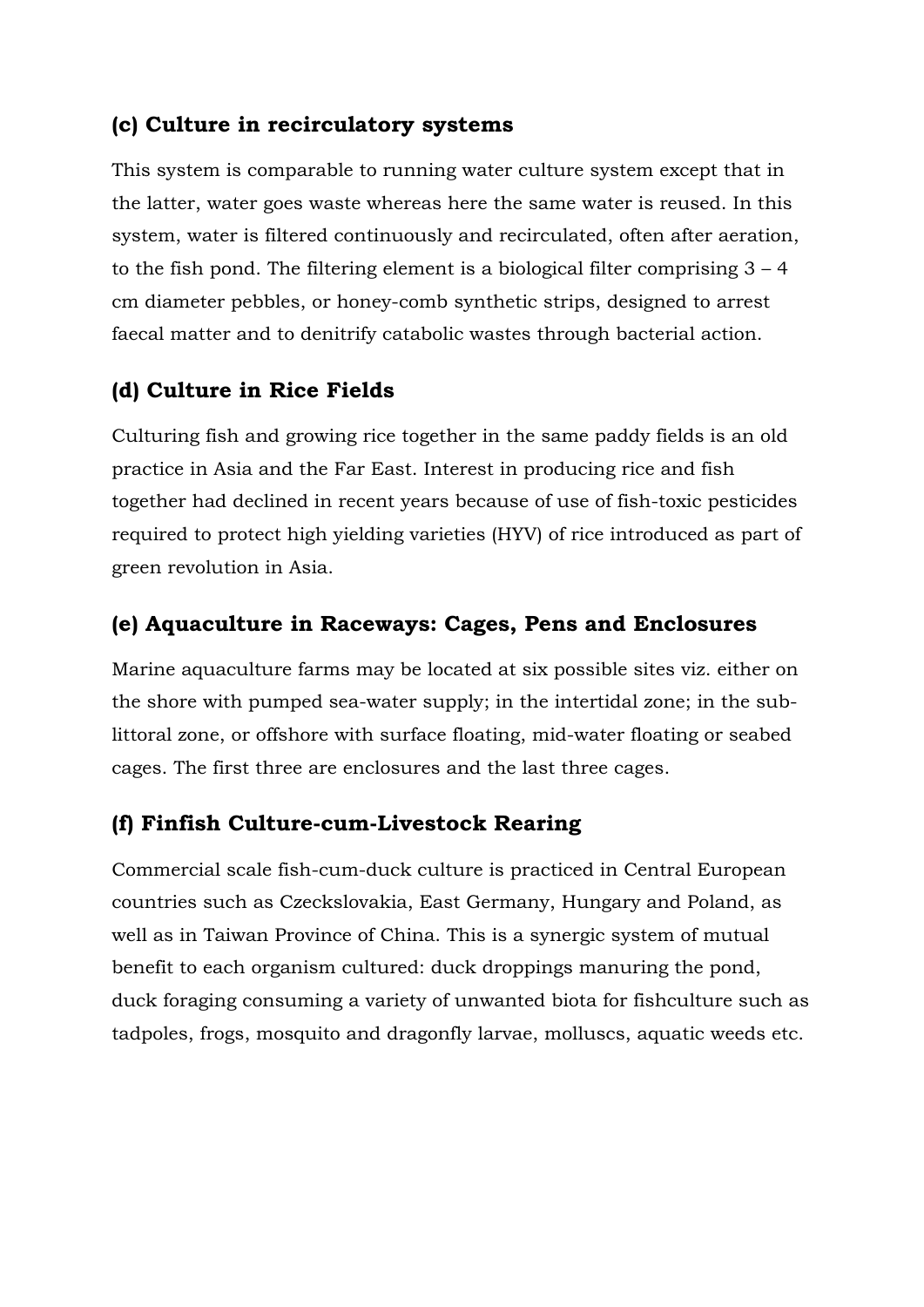### **(g)Monoculture**

Monoculture, as the name implies, in the culture of a single species of an organism in a culture system of any intensity, be it in any type of water, fresh, brackish or salt.

e.g. Fresh water: Catfish, Clarias gariepinus in Africa. Common carp in East Germany, Common carp in Japan *Tilapia nilotica* in several countries of Africa,

### **(h) Polyculture**

Polyculture, as the name implies, is the culture of several species in the same waterbody. The culture system generally depends on natural food of a waterbody sometime augmented artificially by fertilization and/or by supplementary feeding. If artificial food is given it is a common food acceptable to all or most species that are cultured.

e.g. Fresh water: Polyculture of *Clarias gariepinus* and tilapias in Africa.

## **Lecture 2**

# **History, Present organisation and Current status of Aquaculture in Nigeria.**

The agricultural history of Nigeria is intertwined with its political history. This is discussed broadly in the context of the varying constitutional frame works, viz: Colonial, the Internal Self Government and the Post-1960 periods, according to sectors.

> A. The history of fisheries development in Nigeria is a comparatively recent one, although reports have shown that a fishing company operated from the coastal waters of Lagos long before 1915. Deliberate efforts at developing the country's fisheries can be said to date back to the Second World War when, because of the naval blockade of the high seas, the then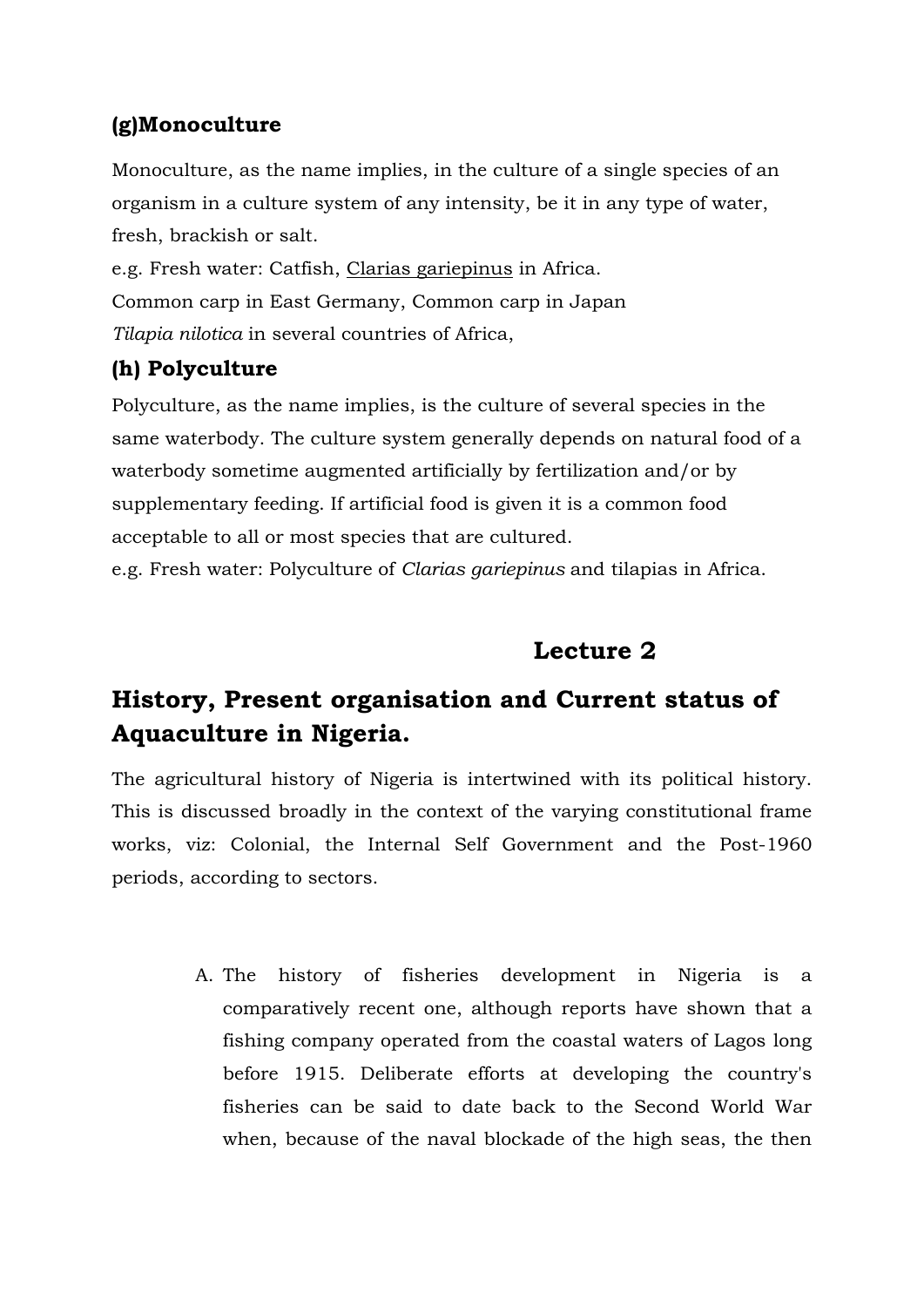Colonial Administration decided to develop the country's local resources, including fisheries.

- B. A fisheries organisation was established in 1941 as a Fisheries Development Branch of the Agricultural Department of the Colonial Office and a Senior Agricultural Officer was appointed to conduct a survey of the industry and its possibilities. The headquarters was sited at Apese village and later at Onikan in Lagos, from where, assisted by a part-time voluntary officer, preliminary experiments in fish culture in brackish water ponds at Onikan were carried out and sur veys were conducted on the canoe fisheries of Apese village and Kuramo waters around Victoria Island, Lagos. A small fisheries school was also established at Onikan.
- C. Early in 1945, the Fisheries Development branch was temporarily transferred from the Agricultural Department to the Development Branch of the Secretariat. A Fisheries Development Officer was appointed and a Five-Year Plan for Fisheries Development was formulated and incorporated in the Ten-Year Plan of Development and Welfare in Nigeria, laid on the table of the Legislative Council on 13th December, 1945.
- D. From this date to 1947, the Branch became a section of the Department of Commerce and Industries with a Principal Fisheries Officer in charge. In addition to the brackishwater fish culture experiments and canoe fisheries surveys, other activities were initiated. Small motor fishing crafts were acquired for exploratory fishing in the estuaries, lagoons and creeks. It was considered "that these fisheries should receive priority treatment at this stage in Nigeria over sea fisheries".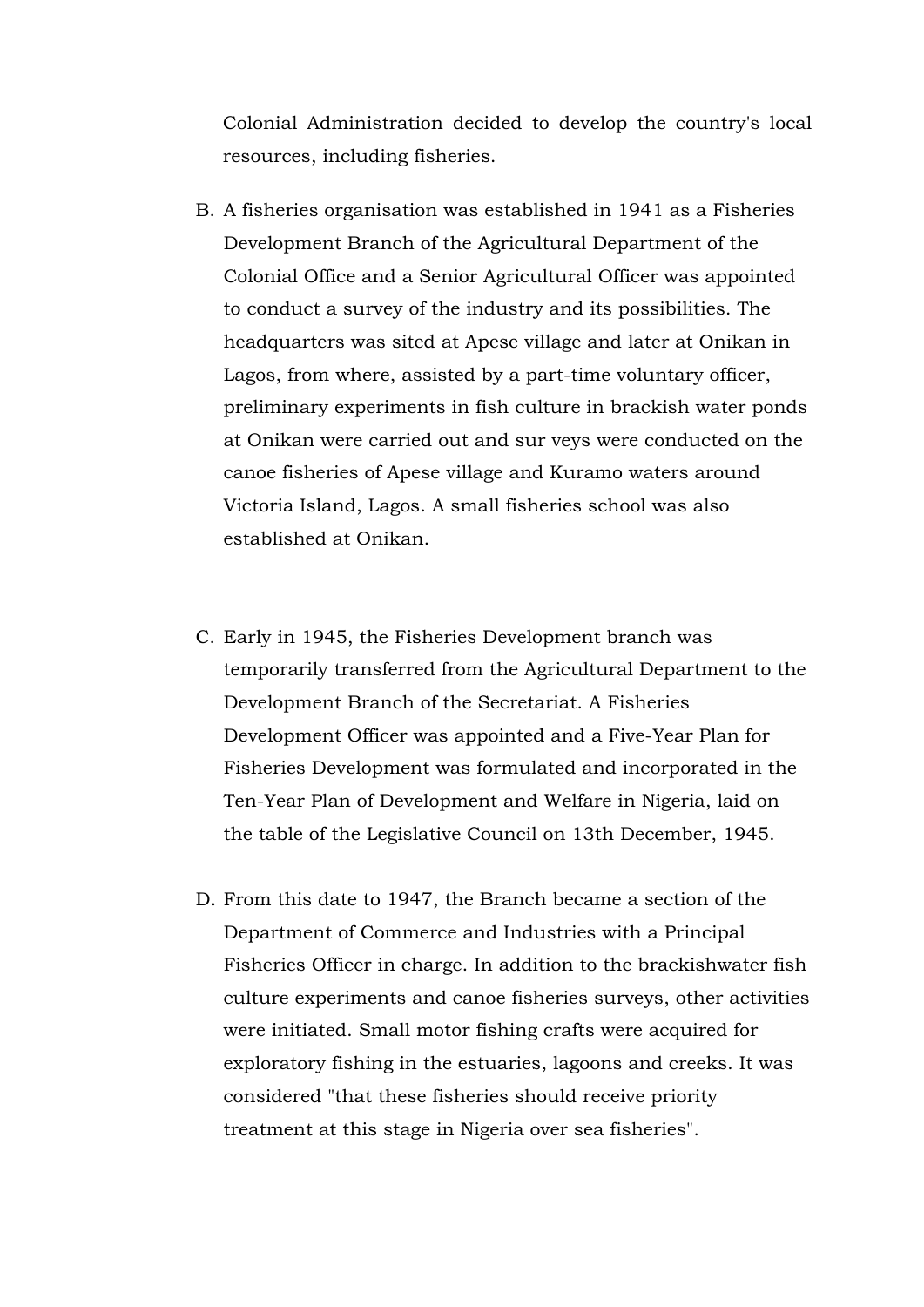- E. Between 1948 and 1950, major efforts were made at extending the artisanal fisheries pro gramme to other coastal areas of Nigeria. An active extension service was established to demonstrate the benefits of improved fishing techniques and gear to the coastal canoe fishermen. A Fish Farmer was appointed to extend this aspect of production and this culminated in the establishment in 1951, of a 160ha industrialscale fish farm at Panyam on the Jos Plateau. By the end of this period, the branch had grown to become the Federal Fisheries Services under the Federal Ministry of Economic Development.
- F. Under the 1954 Constitution of Nigeria, the fisheries organisation was split between the Federal and Regional Governments. The Federal Fisheries Service of the Federal Ministry of Economic Department was headed by a Director with laboratories and headquarters in Lagos. The Western Region Fisheries Division of the Ministry of Agriculture and Natural Resources was headed by a Principal Fisheries Officer. Its headquarters and offices were at lbadan and a Sea Fisheries Section at Lagos, a Marketing and Distribution Section at Warri, Organisation and Inspectorate at Epe and Fish Culture Section at lbadan and Asaba. The Eastern Region Fisheries Division of the Ministry of Agriculture was under the charge of a Principal Fisheries Officer and the headquarters at Aba and an outstation at Opobo.
- G. The Fisheries Section of the Ministry of Agriculture of the Northern Region was under the charge of a Senior Fisheries Officer while the headquarters was located first at Baga and later at Malarnfatori, Lake Chad. In addition, the Northern Region Fish Farm at Panyam was placed under the administration of the Region's Ministry of Trade and Industry, and was under the charge of a resident Fish Farmer. The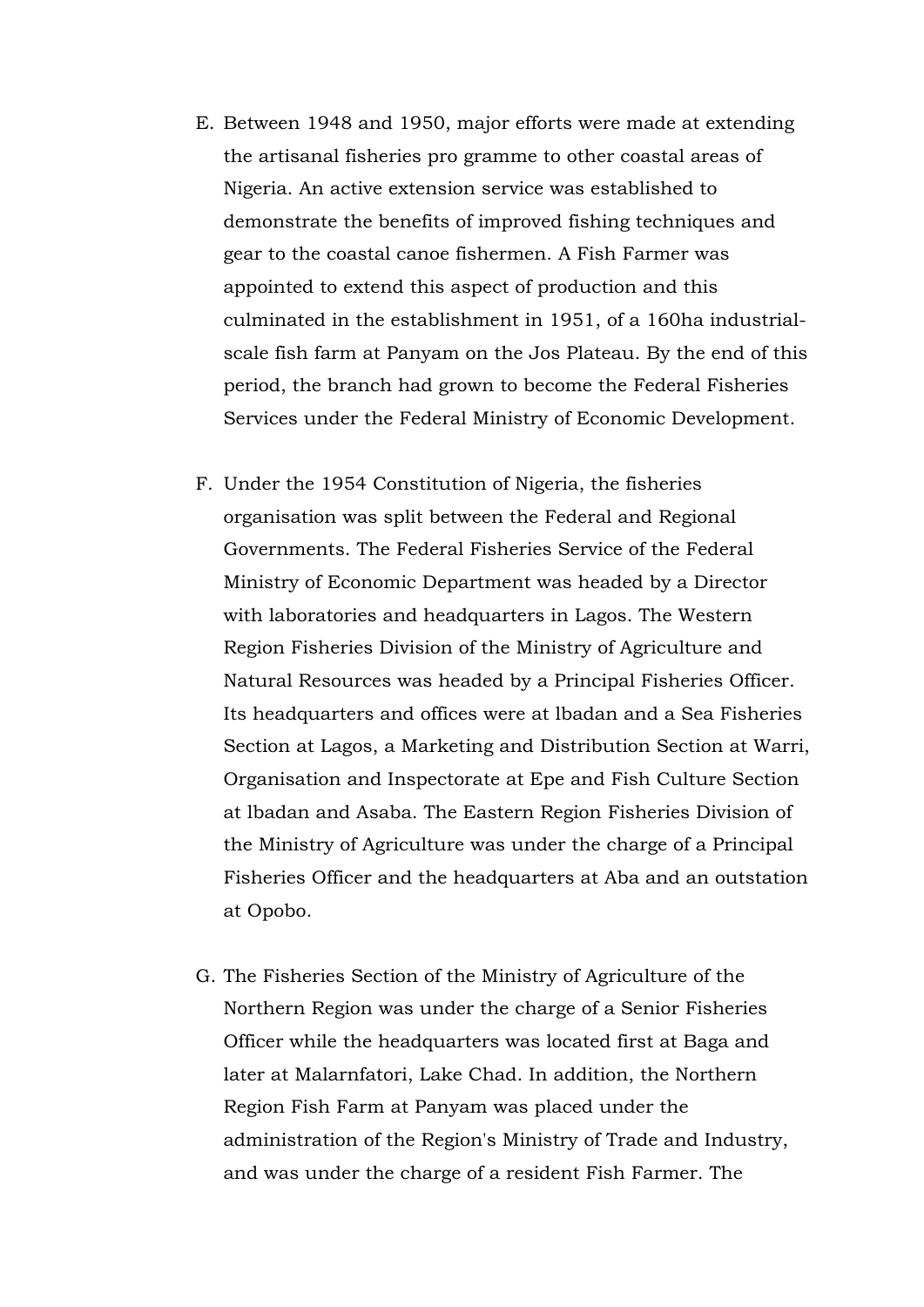Federal Fisheries Service had the constitu tional responsibility for fisheries development and research in the Lagos Federal Territory and research in any other part of the country where the Regional Government invited it to carry out any specific research activity.

- H. The period 1956-66 witnessed great expansion in Nigeria's fishing activities. In the coastal trawler fleet, from a single registered trawler in 1956, the fleet was built up, by 1960, to 13 while the total fish catch increased ten-fold during the period. This level of production was sustained up to 1963 but catches fell in 1964-66, following heavier exploitation of the Lagos fishing grounds. By this period, however, commercial quantities of prawns had been discovered in the eastern parts of the country and many of the vessels converted to prawn fishing, thus reducing the pressure on the fish stock. By1970, the fishstock had fully recovered and the expansion of inshore fishing activities was becoming so rapid that plans were then made to regulate fishing in order to conserve the rather limited resources. The period also saw a considerable increase in the artisanal fisheries. This has been attributed to the concentration of fishing activities close to the rich grounds; higher money returns for efforts; general improvement in processing, storage and distribution methods; improvement in the type of fishing craft used and, especially, to the higher gear efficiency due to a complete changeover to synthetic fibre. The general result was that the contribution of fisheries to the country's QDP quadrupled between 1960 and 1970.
- **I.** Awareness Years (1991-2001): In this decade aquaculture witnessed some level of robust development in term of awareness both among private investors, institutions and government as sure means of producing cheaper protein and source of employment. The picture at the turn of this decade